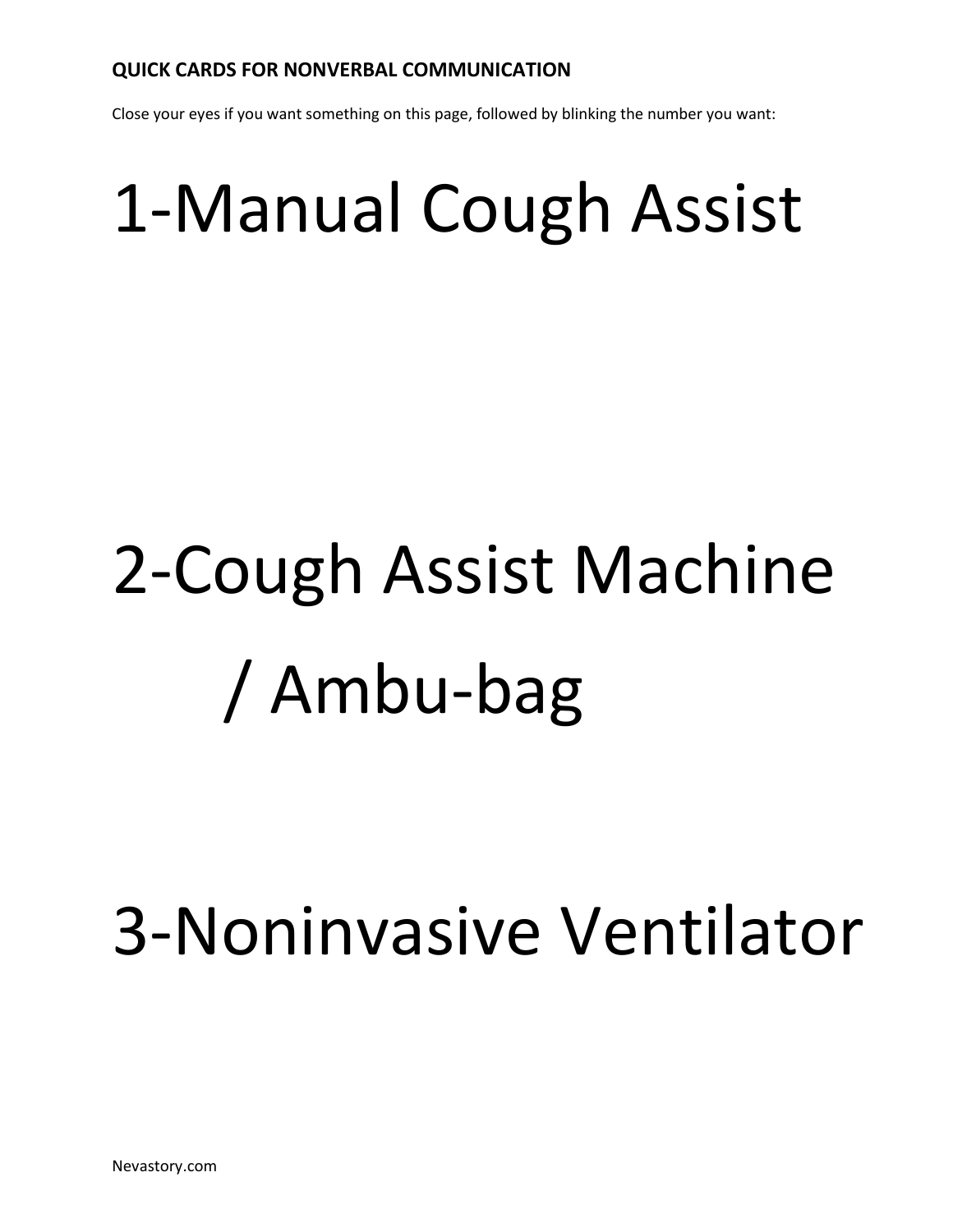Close your eyes if you want something on this page, followed by blinking the number you want:

#### 1-Pee

#### 2-Poop

## 3-Suction

Nevastory.com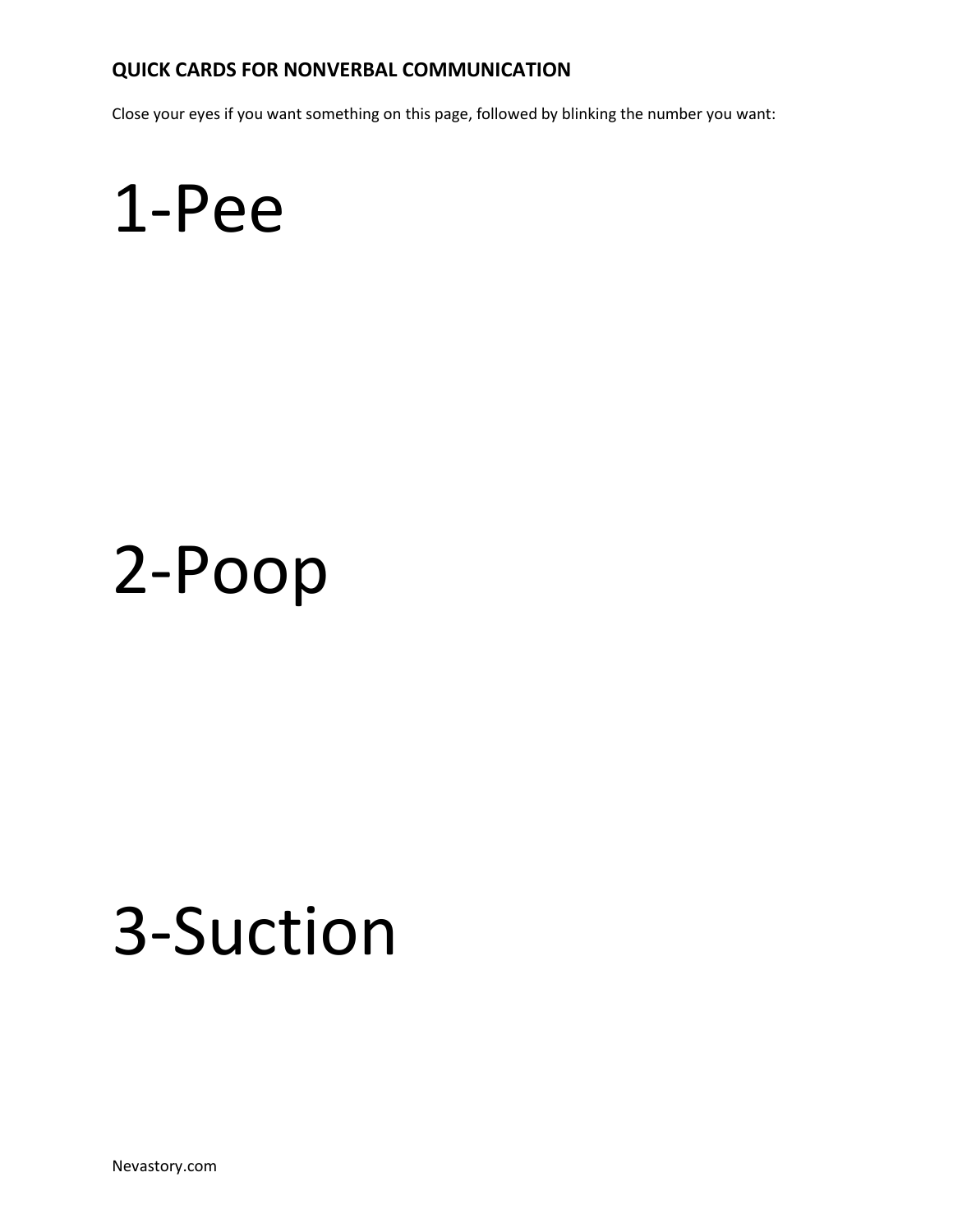Close your eyes if you want something on this page, followed by blinking the number you want:

#### 1- Wipe Nose

### 2- Wipe Eyes

### 3- I'm in Pain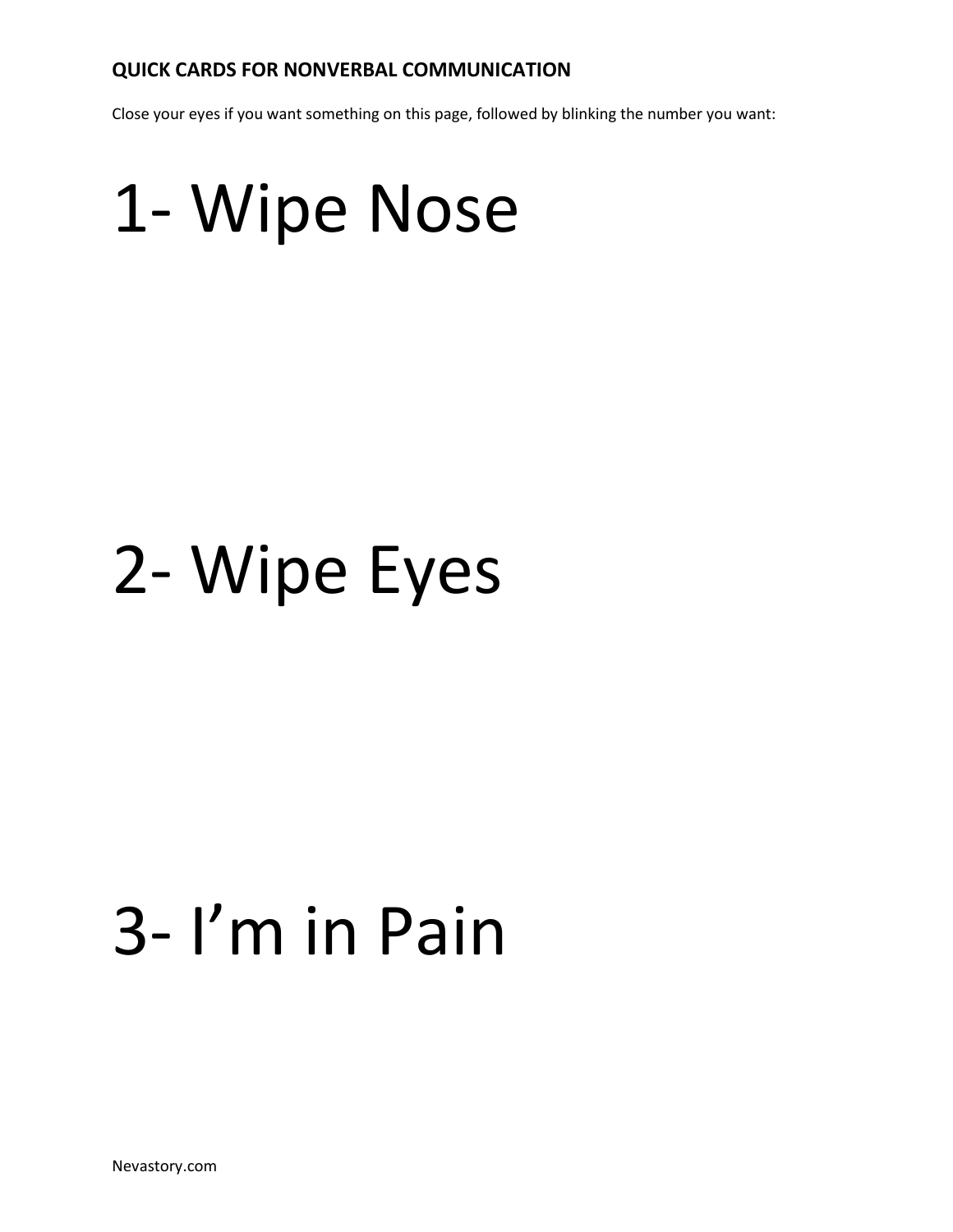Close your eyes if you want something on this page, followed by blinking the number you want:

### 1- Get me in wheelchair

## 2- Get me in bed

### 3- Call an Ambulance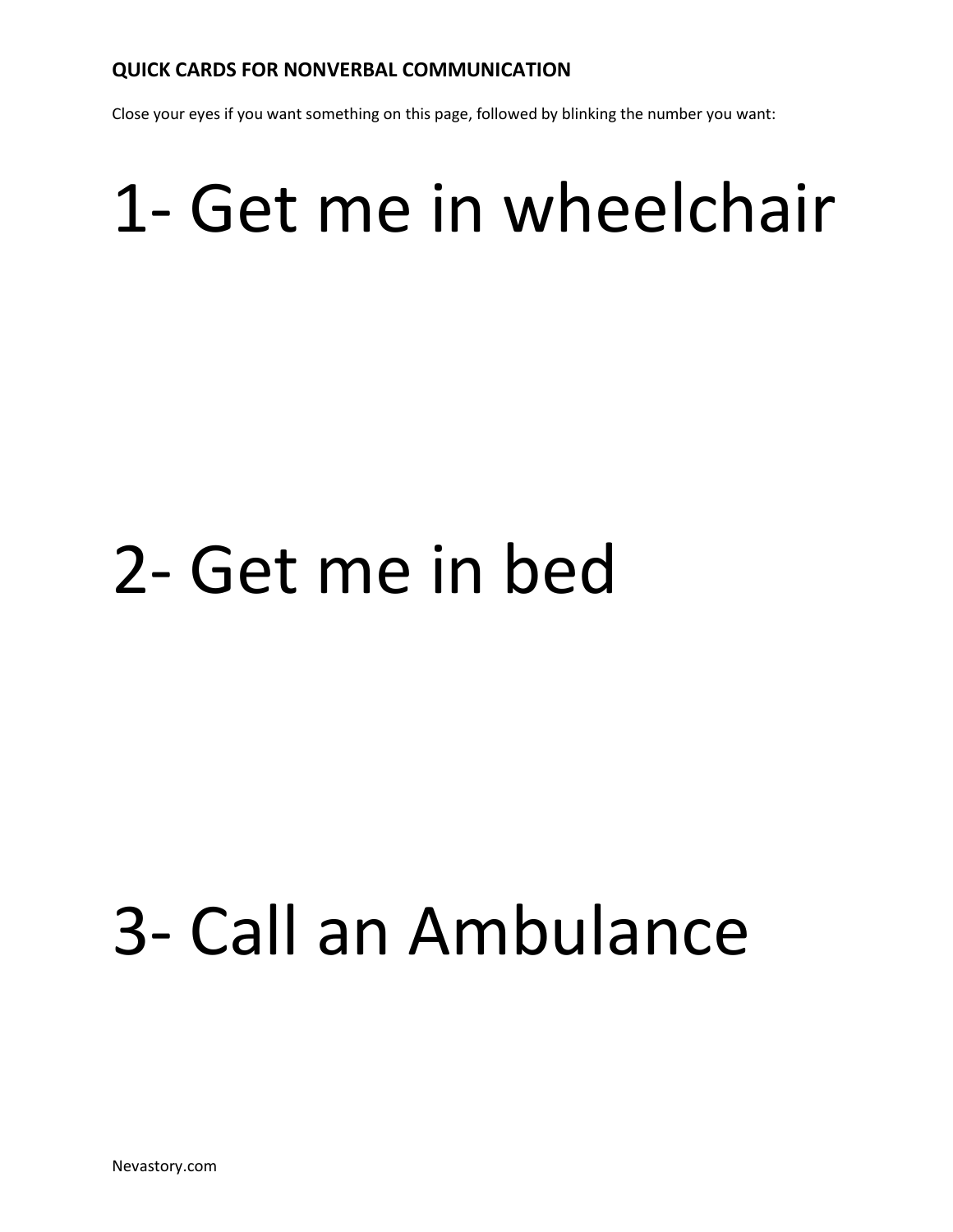Close your eyes if you want something on this page, followed by blinking the number you want:

### 1- I need a drink

#### 2- I need to eat

# 3- I need to vomit